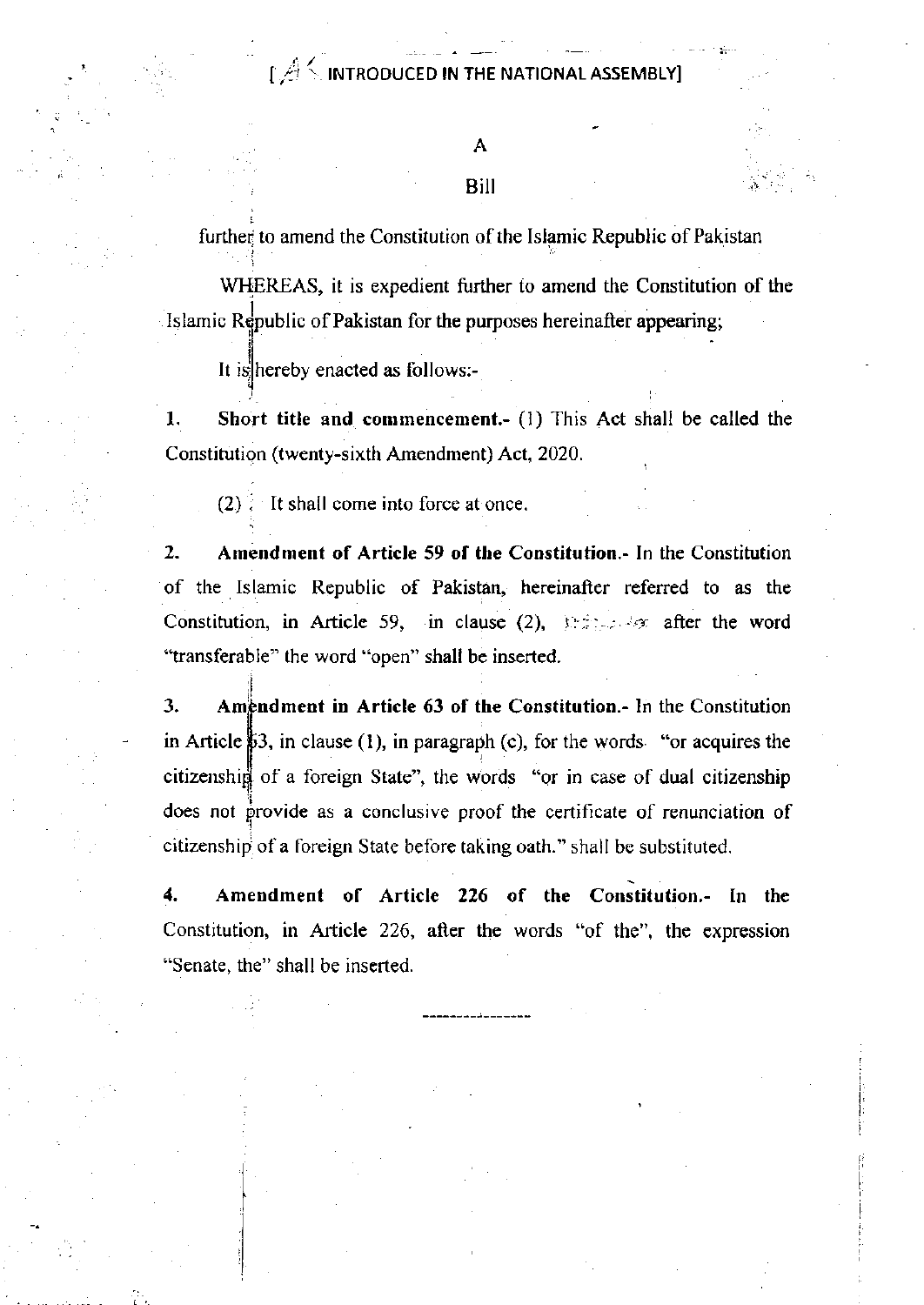## STATEMENT OF OBJECT AND REASONS

Transparent Senate elections without manipulations that have happened in the past and grant of voting rights to the Overseas Pakistanis are the long outstanding demands of almost all the political parties including PTI. Federal Cabinet, in its meeting held on 28<sup>th</sup> January, 2020 constituted a Cabinet Committee to formulate recommendations regarding electoral reforms in order to ensure transparent, free and fair elections in the country. Based on the recommendations of the Committee, the Cabinet approved electoral reforms package consisting of the Constitution (twenty-sixth) Amendment) Bill, 2020 and the Elections (Amendment) Bill, 2020. These bills broadly cover the Senate elections, women and Minorities reserved seats, delimitation of constituencies on the basis of enrolled voters instead of population, voting rights to overseas Pakistanis and conditional participation of dual nationals in elections.

 $2.$ Accordingly, this bill is aimed to achieve the aforesaid objectives.

(ZAHE DIN BABAR AWAN) Adviser to the Prime Ministe on Parliamentary Affairs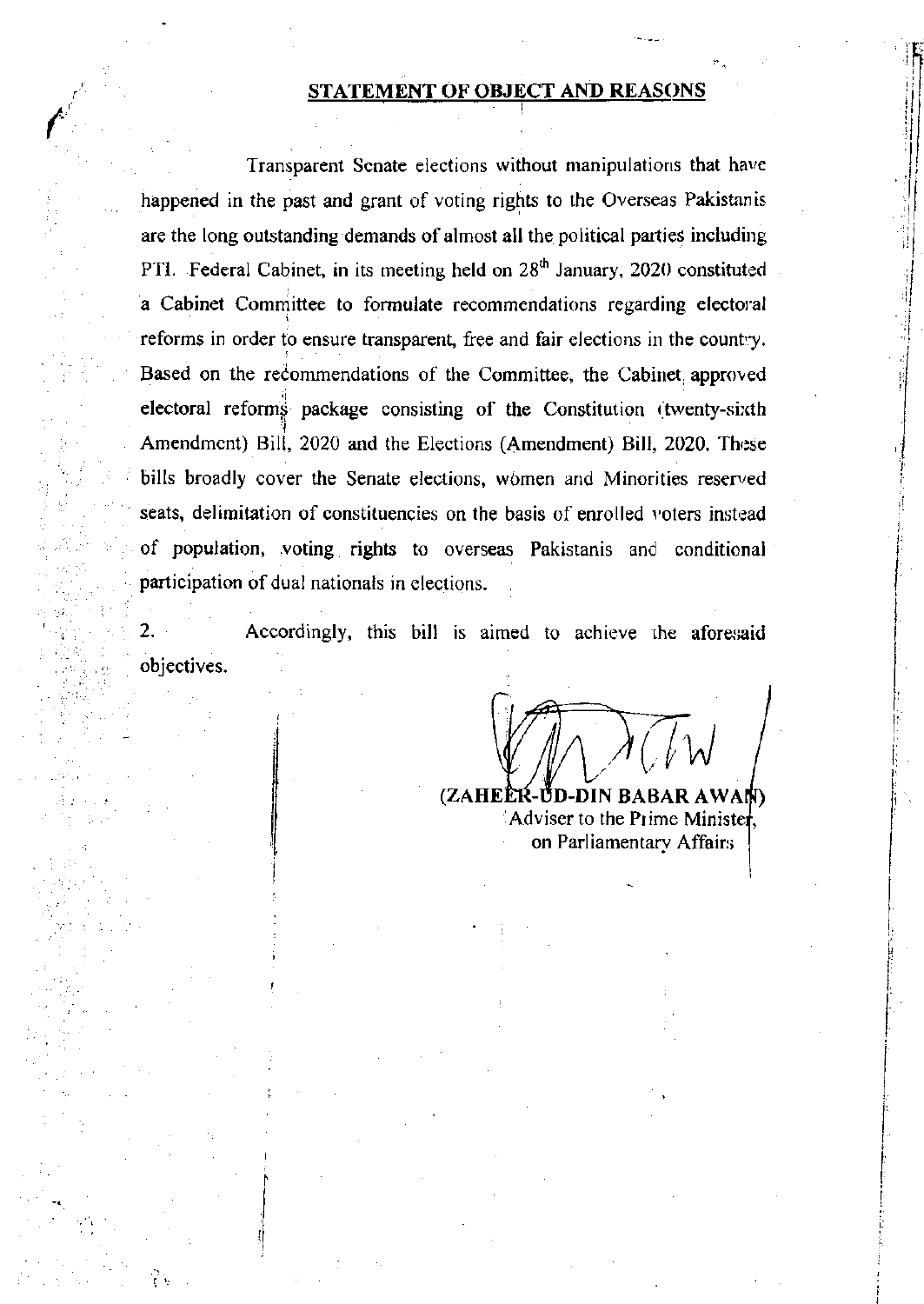[قویٰ سمبلی میں پی*ش کرنے کے* لیئے]

اسلامی جمہور سے پاکستان کے دستورکومزید ترمیم ر<br>سنے کابل

ہرگاہ کہ بیقرین مصلحت ہے، کہ بعدازیں رونماہونے والی اغراض کے لیے اسلامی جمہور پہ پا کستان کے دستور میں مزید ترمیم کی جائے ؛

بذريعه بذاحسب ذيل قانون وتنع كياجا تايبنه

مختصر عنوا**ن اورآ غاز نفاذ . ب**ه ایک دستور( چهبسویں ترمیم) ایک ، م<sup>ی</sup> ۲۰ کے نام سے موسوم  $K_{\alpha}$ 

(۲) يەفى الفورنافذ ا<sup>لىم</sup>ىل ہوگا۔

**۲۔ دستور کے آرٹیکل۹۵۹ کی ترمیم:۔** اسلامی جموریہ پاکستان کے دستور میں کی بعدازیں جس کا حوالہ بطور دستور دیا گیا ہے ، کے آرنیک ۵۹ میں بثق (۲) میں ،لفظ'' قابل انتقال'' کے بعد لفظ'' کھلے'' کوشامل کر دیا جائے گا۔

**۳۔ دستور کےآرٹیکل ۲۳ میں ترمیم۔** دستور میں ،آرٹیک ۲۳ میں شق (۱)میں ، پیراگراف (ج) میں،الفاظ' کیا کسی بیرونی ریاست کی شہریت حاصل کرے''،کوالفاظ' کیا دوہری شہریت کے معاملے میں حلف اُٹھانے سےقبل پیرونی ریاست کی ترک شہریت کے شریکیٹ کا ثبوت قطعی فراہم نہ کرے''سے تبدیل کر دیاجائے گا۔ مہم۔ دس**تور کےآرٹیکل ۲۲۶ کی ترمیم:۔** <sub>دستور</sub>میں،آرٹیک۲۲۴میں،الفاظ<sup>ہ ک</sup>ے کوعبارت'<sup>س</sup>ینیٹ، کے بحوشامل کردیاجائے گا۔